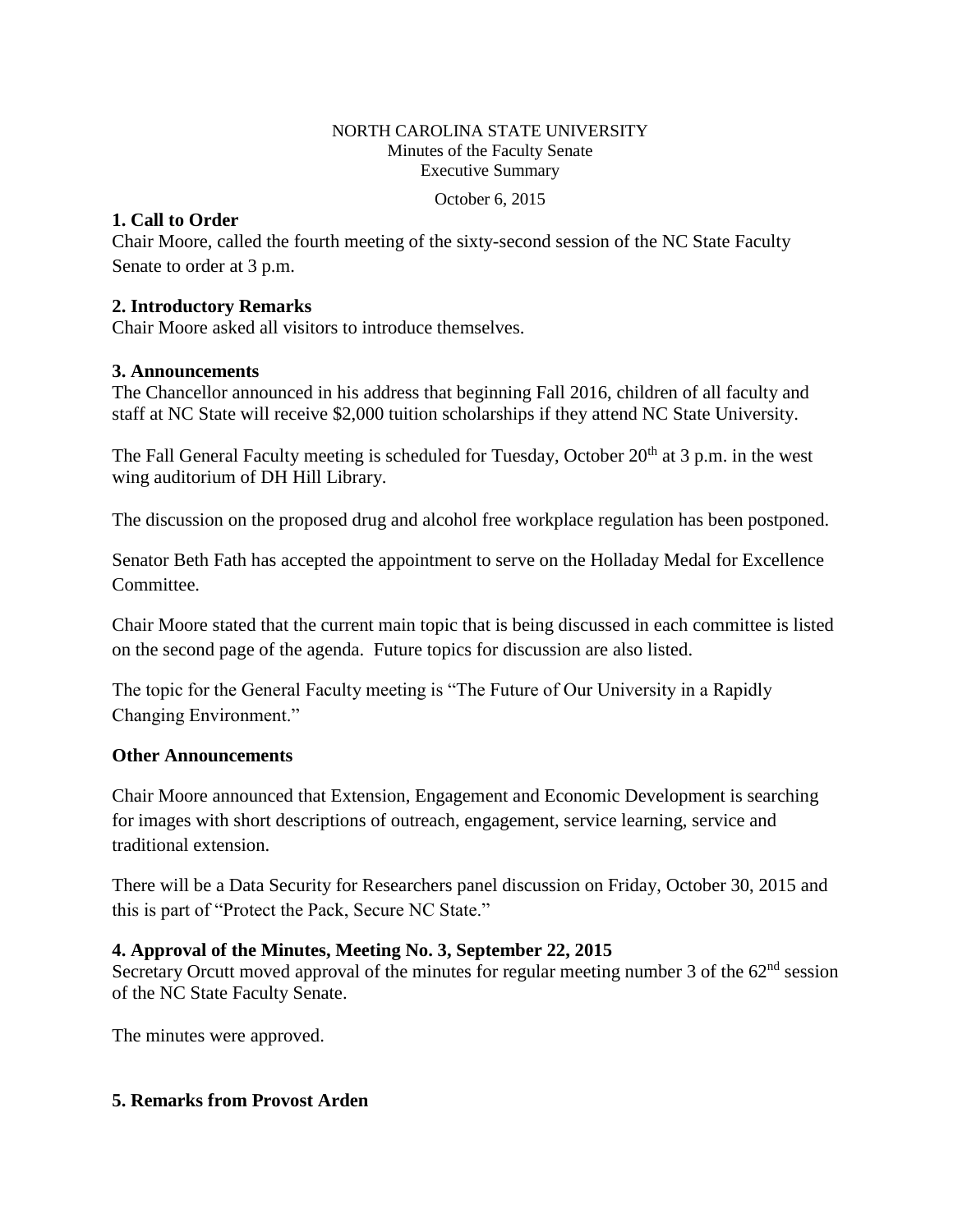Provost Arden reported that there is a budget from the state, but there is still not one at the university level. This year for the UNC system there will be about \$17 million management flexibility cuts to the operating budget, which translates to about a \$3.5 million cut for NC State.

Provost Arden reported that there are some items of concern in the second year of the biennium budget. The system-level cut is around \$49 million and currently the cut in the second year is projected to be more than this year.

Another item to be concerned about in the second year of the budget is the state funding of development operations.

Provost Arden stated that he is also concerned about salary increases. The legislature is giving everyone a one-time bonus of \$750.00 in December, but he and the Chancellor would like to do a merit program for EPA employees of the university.

Provost Arden reported that his priorities over the next two weeks are to work through how they are going to handle the \$3.5 million flexibility cut and how they are going to handle the merit reallocation program.

Provost Arden reported that the ongoing searches are going well.

# **6. Faculty Ombuds Remarks and Q/A**

Roy Baroff, NC State Faculty Ombuds gave an overview of what the Faculty Ombuds office does, which includes what his role is at NC State University , what he has been doing since his arrival on December  $1<sup>st</sup>$ , and a new initiative from the Faculty Ombuds Office. He also provided a one page office update to the faculty.

# **7. Enrollment 2025 Projections: Process and Updates**

Vice Provost Larick gave an overview of enrollment planning and the Enrollment Planning Committee. He stated that the Enrollment Planning Committee is a very inclusive committee. The committee is made up of about 22 people and the functions of the committee are three roles:

Dr. Larick stated that a few years ago the Enrollment Planning Committee was charged with and completed the task of creating for the first time a long term enrollment plan. In 2010 they created a 2020 enrollment plan, a ten year plan that was strategic in nature. It had both a narrative that talked about the direction that the university should go in enrollment and it also talked about specific targets. The committee is in the process of looking at that 2020 plan and trying to extend that out to 2025.

The next piece is a regular biennial plan. Dr. Larick stated that for enrollment funding purposes they submitted to the State of North Carolina through UNC General Administration then to the Legislature a two year biennial plan.

Dr. Larick stated that the third piece will be done in the middle of the year, so as of September 10<sup>th</sup> they received census numbers for Fall 2015. He noted that there is a very short window of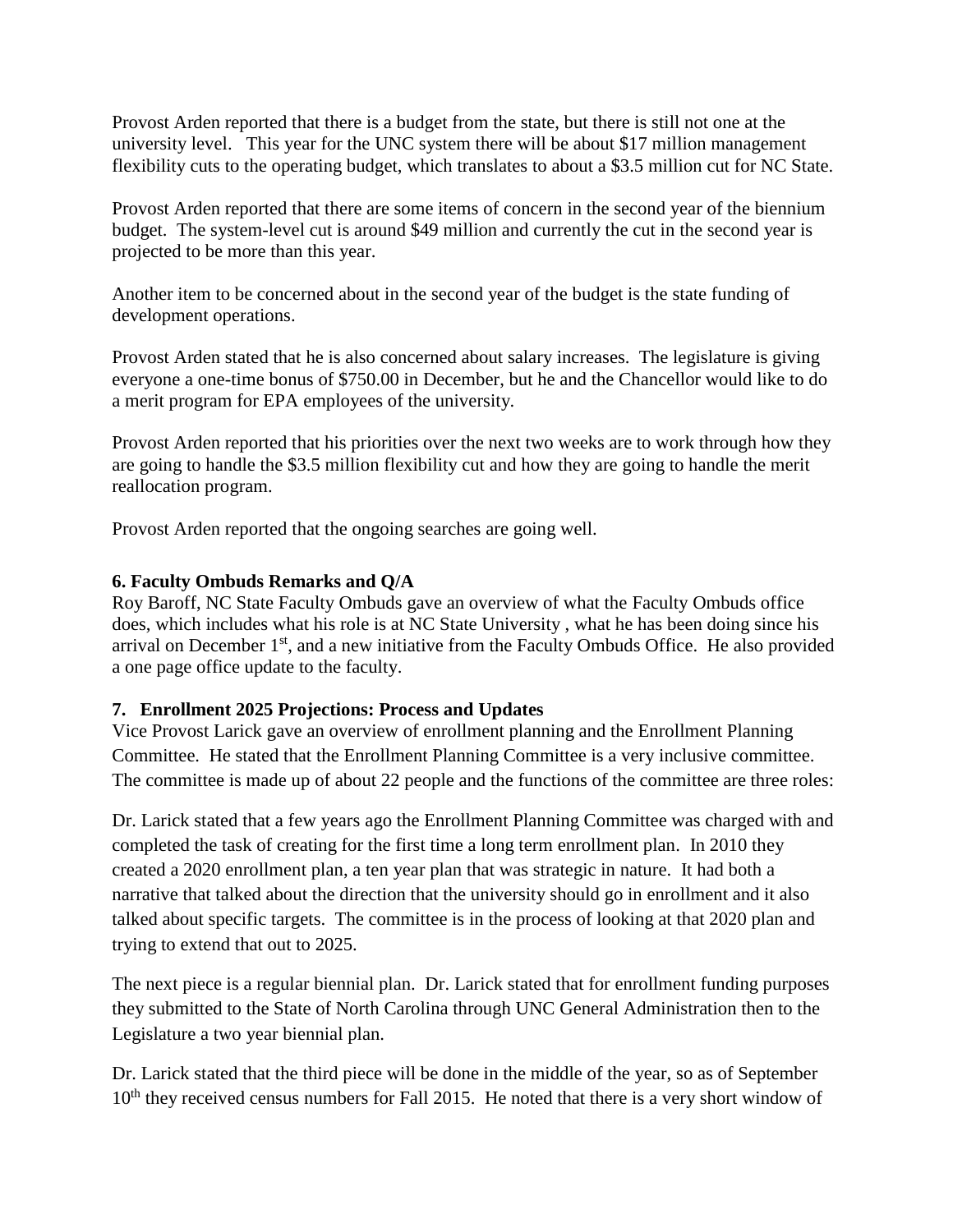time in which they will have the opportunity to take that data and submit a potential change in the projected enrollment for Fall 2016.

# **8. Old and New Business**

*Version 2 of the draft document on Best Practice for Shared Governance; see Appendix A.* 

Chair Moore stated that the Executive Committee reviewed the document and considered all the input from the senators on suggested changes. Chair Moore explained the changes that had been made by the committee.

A motion passed with unanimous support to adopt the document.

# **9.** I**ssues of Concern**

Chair Moore reported that three additional issues of concern have come in and all three will go to the Executive Committee for review.

# **10. Adjourn**

The meeting adjourned at 4:21 p.m.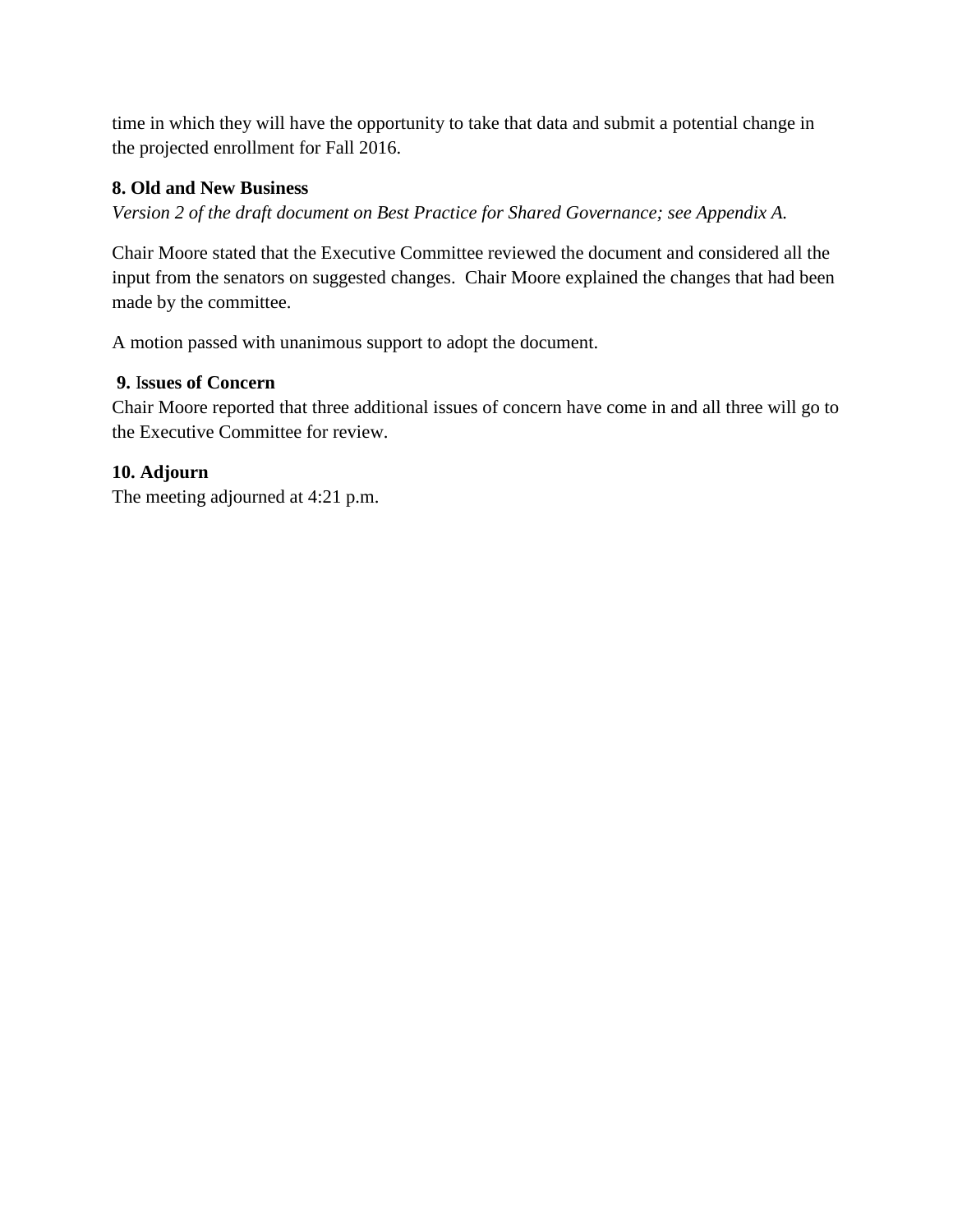### NORTH CAROLINA STATE UNIVERSITY Minutes of the Faculty Senate October 6, 2015

### **Regular Meeting No. 4 of the 62nd Session: Faculty Senate Chambers October 6, 2015**

Present: Chair Moore, Past Chair Zonderman, Secretary Orcutt, Parliamentarian Lubischer; Provost Arden; Senators Ange-van Heugten, Argyropoulos, Ash, Auerbach, Banks, Bernhard, Bird, Bullock, Bykova, Byrnes, Fath, Fleisher, Gunter, Hergeth, Huffmann, Kathariou, Laffitte, Moore, Pearce, Sannes, Silverberg, Smith McKoy, Steer, Williams

**Excused: S**enators Cubbage, Perros, Porter, Scearce

**Absent:** Senator: Bartlett, Davidian, Devetsikiotis, Smith, Sotillo, Spontak

G**uests:** Katharine Stewart, Vice Provost for Faculty Affairs; Duane Larick, Senior Vice Provost for Academic Strategy & Resource; Roy Baroff, Faculty Ombuds

### **1. Call to Order**

Chair Moore, called the fourth meeting of the sixty-second session of the NC State Faculty Senate to order at 3 p.m.

### **2. Introductory Remarks**

Chair Moore asked visitors to introduce themselves.

#### **3. Announcements**

The Chancellor announced in his address that beginning Fall 2016, children of all faculty and staff at NC State will receive \$2,000 tuition scholarships if they attend NC State University.

The Fall General Faculty meeting is scheduled for Tuesday, October 20<sup>th</sup> at 3 p.m. in the west wing auditorium of DH Hill Library.

The discussion on the proposed drug and alcohol free workplace regulation has been postponed.

Senator Beth Fath has accepted the appointment to serve on the Holladay Medal for Excellence Committee.

Chair Moore stated that the current main topic that is being discussed in each committee is listed on the second page of the agenda. Other topics that they will discuss in the future are also listed.

The topic for the General Faculty meeting is "The Future of Our University in a Rapidly Changing Environment."

### **Other Announcements**

Chair Moore announced that Extension, Engagement and Economic Development is searching for images with short descriptions of outreach, engagement, service learning, service and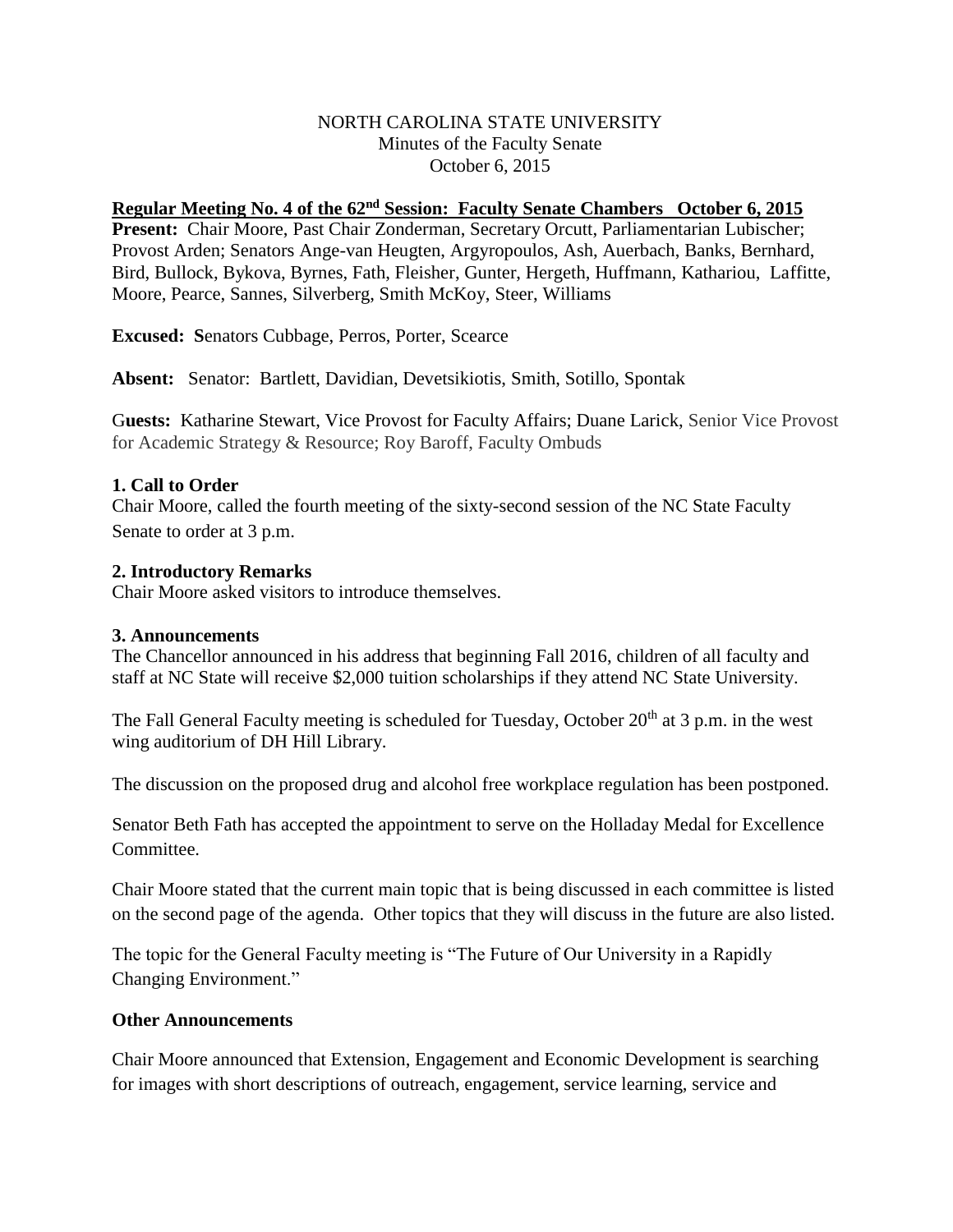traditional extension, so if anyone has photos that they would be willing to share the contact information is provided.

There will be a Data Security for Researchers panel discussion on Friday, October 30, 2015 and this is part of "Protect the Pack, Secure NC State." There is a web link for more information on Cybersecurity Month.

### **4. Approval of the minutes, Meeting No. 3, September 22, 2015**

Secretary Orcutt heard a motion and second for approval of the minutes for regular meeting number 3 of the 62<sup>nd</sup> session of the NC State Faculty Senate.

The minutes were approved.

### **5. Remarks from Provost Arden**

Provost Arden reported that there is a budget from the state, but there is still not one at the university level. This year for the UNC system there will be about \$17 million management flexibility cuts to the operating budget, which translates to about a \$3.5 million cut for NC State. He will work with the Interim Vice Chancellor for Business and Finance to determine how to absorb most of the cut and not pass it down to the units.

Provost Arden reported that there are some items of concern in the second year of the biennium budget. The system-level cut is around \$49 million and currently the cut in the second year is projected to be more than this year.

Provost Arden stated that another item to be concerned about in the second year of the budget is the state funding of development operations. The university's share of that would be about \$6 million. He said, we have more of our fund raising enterprise on state funds than any other institution. We raise close to \$12.00 for every state dollar spent on development. He noted that there are not many places where the state gets a 12 to 1 return on their investment, but either way this legislation would limit all state investment and development to \$1 million per campus/university, so for NC State that is about a \$6 million cut.

Provost Arden stated that if all of those things come down next year, it could make it a little tough, since we already know that our projections on enrollment will not provide as much new enrollment money as this year.

Provost Arden stated that this year's budget is about the best budget that we have had in the seven years he has served as Provost. He said next year if it stays the way it's programmed now, we will be significantly worse off than this year instead due to the combination of less new revenue through enrollment and the cut to development.

Provost Arden stated that another issue to be concerned about this year is salary increases. The legislature is giving everyone a one-time bonus of \$750.00 in December, but he and the Chancellor would like to do something of a merit program for EPA employees of the university.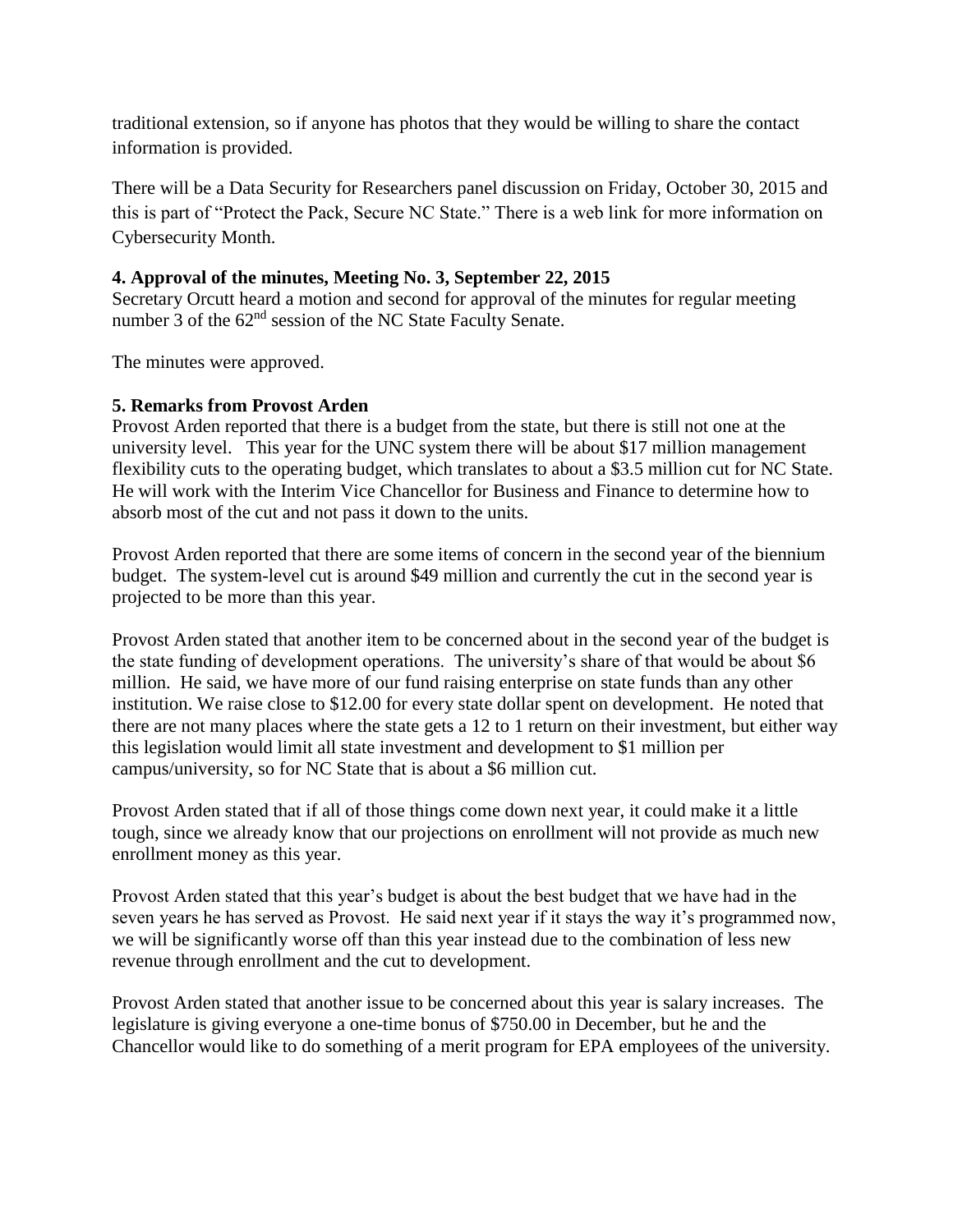Provost Arden stated that there is no allocation from the state to do this, so they will have to find resources internally. He noted that it is always a tough call because he and the Chancellor are very committed to move faculty salaries forward, but by the time this gets down to the department level there are not a lot of operating funds, so this is often at the expense of vacant faculty lines and graduate student support, which is deeply troubling.

Provost Arden stated that he would be working with the Interim Vice Chancellor for Business and Finance to see how much of a merit reallocation process they can do. He explained that each 1% merit increase for EPA employees for the state portion will cost about \$3.1 million, so a 2% program would be \$6.2 million on state funds that we would have to identify.

Provost Arden stated that his priorities over the next two weeks are to work through how we are going to handle the \$3.5 million flexibility cut and find out how we are going to handle the merit reallocation program. Those are the big ticket items that we have to get done.

Provost Arden stated that as we work through the merit program we are getting very late in the year. Last year a merit program was done and it was retroactive back to July. The further you get into the year it becomes very difficult to find funds to reallocate at the departmental level, so there is a possibility that we may do a program and make it effective January, which would ease the burden on departments this fiscal year and would give us time, because it would be an ongoing process.

Provost Arden reported on the ongoing searches for the university. He stated that the searches are going well. There is a very strong pool of candidates for Charlie Leffler's position. The searches for Textiles and Management deans are progressing very well. They have also kicked off a dean search for Education and are about to form a committee to develop a search for Dean of the College of Design as well as the search for Joanne Woodard's replacement in Institutional Equity and Diversity.

### **6. Faculty Ombuds Remarks and Q/A**

Roy Baroff, NC State Faculty Ombuds gave an overview of what the Faculty Ombuds office does, which includes what his role is at NC State University , what he has been doing since his arrival on December  $1<sup>st</sup>$ , and a new initiative from the Faculty Ombuds Office. He also provided a one page office update to the faculty.

Baroff stated that in terms of what this office does, in short, think about the last conflict or concern that you have had or a family member or a colleague have had. Typically that person went to someone to get some help or advice. Baroff said, to some extent he is your second head, the brain to help you think through issues of concern, to help you solve conflicts at an informal level. He noted that he is not an employee of NC State, but an independent contractor and that sort of helps to keep him independent and separate.

Baroff stated that it is confidential when people contact him. There are few exceptions, which are if there is imminent risk or serious harm to others or information about abuse and neglect, which under North Carolina law are required to be reported. He said sometimes people want him to disclose that they have contacted him because they need help with a situation. Other than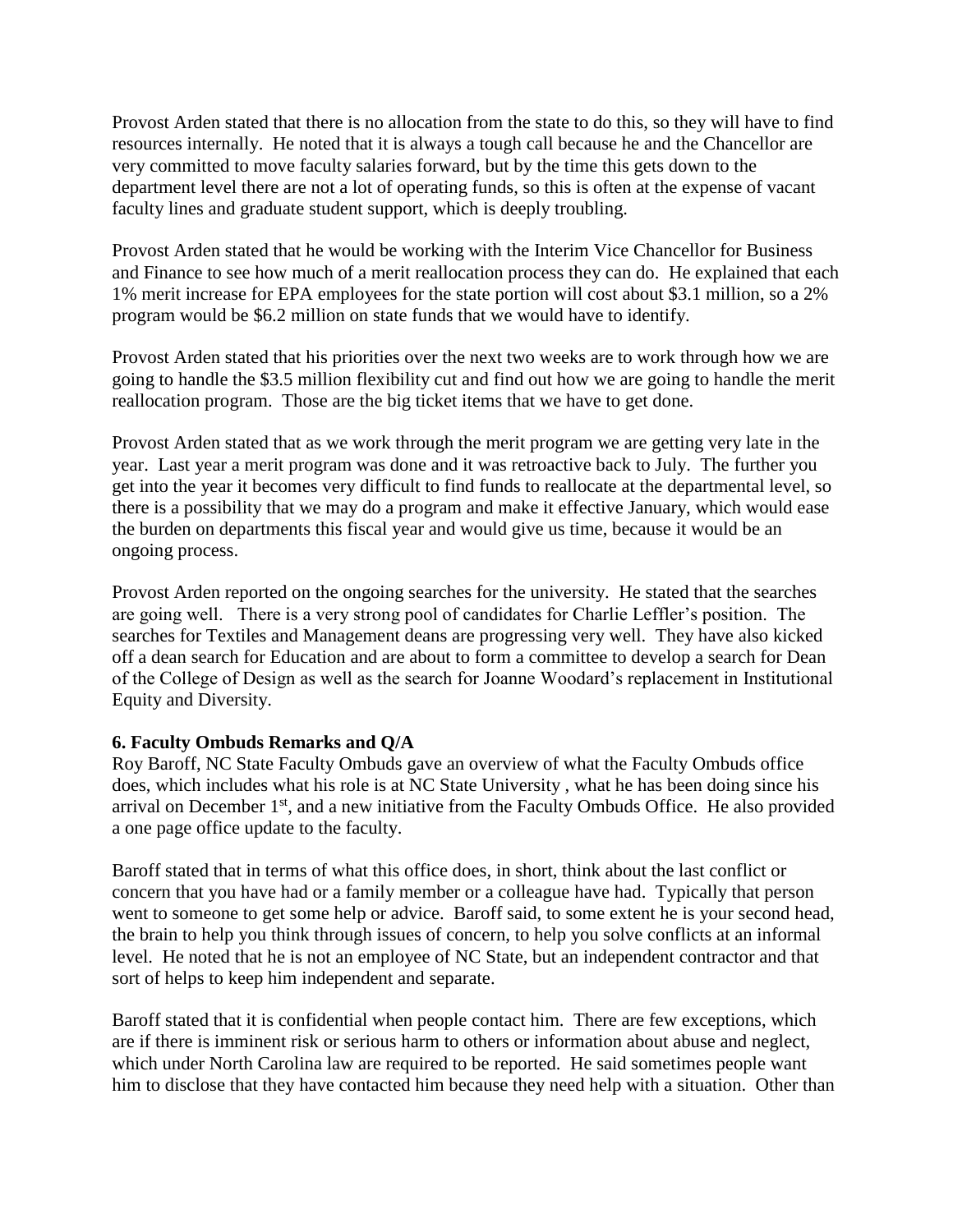that any contact with him is off the record and he is not required to report to others in the university that you have contacted him.

Baroff stated that he is not part of any formal processes on the university campus and he doesn't participate in any formal processes. His goal is to help people resolve things at an informal level. He stated that he is neutral and impartial, so while you may go to someone for help, they may tell you what they think about your problem or your situation. He said he is going to help you analyze and will bring 30 years of experience as a mediator, lawyer, and adjunct professor.

Baroff stated that he has spent the better part of his career trying to help people resolve problems and thinks of himself as a conflict resolution professional. He said he is now the university's and that is the second role that he plays, which is to be sort of the eyes and ears in a place where faculty members can surface issues of concern while still maintaining and protecting confidentiality.

Baroff stated that if he hears from enough faculty members that a certain policy, regulation, or rule is giving them some difficulty, he is in the position to forward that either to the Provost's Office or the Vice Provost for Academic Affairs' office. Baroff said he is going to try to ask the university to consider and think about issues that are brought to him that people feel are larger for the university as a whole.

Baroff noted that the Ombuds office is located in an off-campus location where there is free parking. The address is

112 Cox Avenue, Ste. 213 Raleigh, NC 27605 (919) 542.2575

Baroff stated that an office charter has been developed and that as part of the General Faculty meeting they will have a signing event that lays out the overarching direction of the office and how it's going to do its work. There is also a website that is operational at facultyombuds.ncsu.edu.

Baroff stated that he has been meeting with faculty individually, and across campus by attending faculty meetings. He urged the faculty to invite him to attend their meetings if he has not already done so.

Baroff handed out a poster "The Faculty Ombuds Office Poster" and asked each senator to post it on their bulletin boards. The poster is also available on the web site for downloading.

Baroff reported that so far he has opened 39 cases. The general statistics for an ombuds office is one to four percent of a population, so with NC State's faculty population of about 2400 he is over 1 percent. The goal is not so much numbers as it is providing services to people and the university as a whole. He stated that in terms of the presentations, he has reached close to 1000 people through various meetings.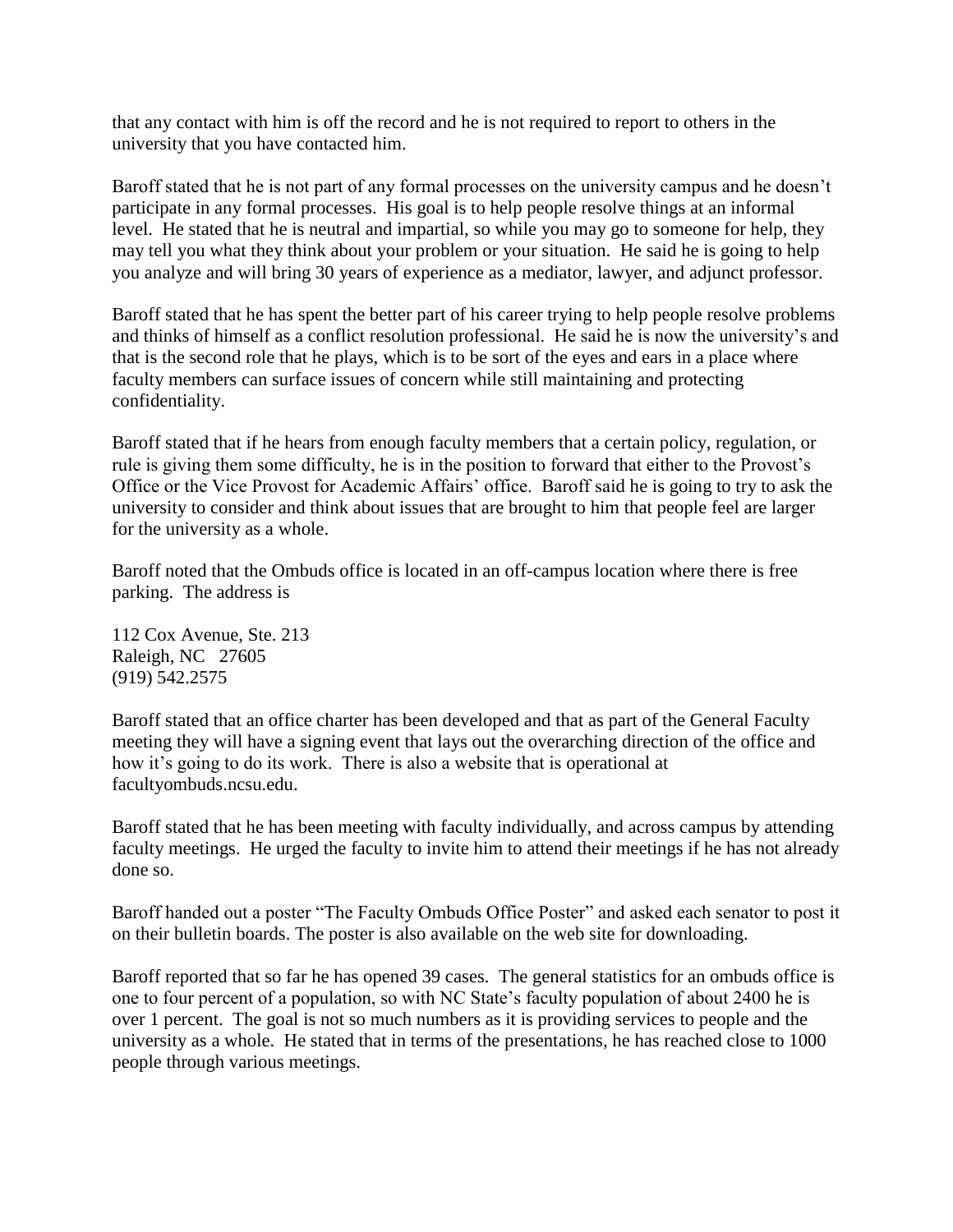Baroff noted that most people contact him via telephone or email. If you email through your NC State email address there is a record. If you prefer not to have a record, contact him with an outside email account or telephone.

Baroff stated that his goal with this initiative is to determine how he can help faculty colleagues to be hard on problems, disagree on things, be soft on the people, and to be civil.

### *Questions and Comments*

*Past Chair Zonderman commented that there has been some literature about how civility has been used on some campuses to enforce so-called political correctness and on other campuses actually trying to squelch critical arguments on both the right and the left. You phrased it well when you said "don't stop being critical in the work that you do and arguing tough problems, but go easy on people sort of in personal relations." I think that is something we need to think hard about. I have been reading about some other Chancellors that have sort of put out these "talk nice to everybody all the time" campaigns. At a university what does that means?* 

Baroff stated that this is not a new concept and some may be familiar with Roger Fisher's "Getting to Yes" where part of the theme is to think about problems in people as both connected and separate. I'm a firm believer that conflict is this neutral energy force that can be negative and can be positive because we can have fights and wars and battles and we can also have catalyst, opportunity, change, and growth and the key that these guys were saying and what I have learned is, can we fight hard on the problem, disagree elegantly if you can and still be civil, polite, and cordial even when you vehemently disagree with someone on the content of the problem. That is what they started in motion and that is really the theme and it should fit with your concern that it is not about squelching any point of view and it is not designed to squelch critical thinking or controversial topics. The idea would be is there a way to do that and still be civil, polite, and cordial with the person you strongly disagree with.

### *Senator Fleisher stated that he is curious and would like to know who Mr. Baroff's employer is.*

Baroff responded that he is an independent contractor. He stated that he has had his own dispute resolution practice for the last 15 years. He is a lawyer and he is a professional mediator. He is also an arbitrator for the American Arbitration Association, for the Financial Industry Regulatory Authority, so he does security arbitrations.

### *Senator Fleisher asked Mr. Baroff, where does his salary come from?*

Baroff responded that he is paid from the Provost's office.

# **7. Enrollment 2025 Projections: Process and Updates**

Vice Provost Larick gave an overview of enrollment planning and the Enrollment Planning Committee. He stated that there is an Enrollment Planning Committee and it is a very inclusive committee. The committee is made up of about 22 people and the functions of the committee are three roles: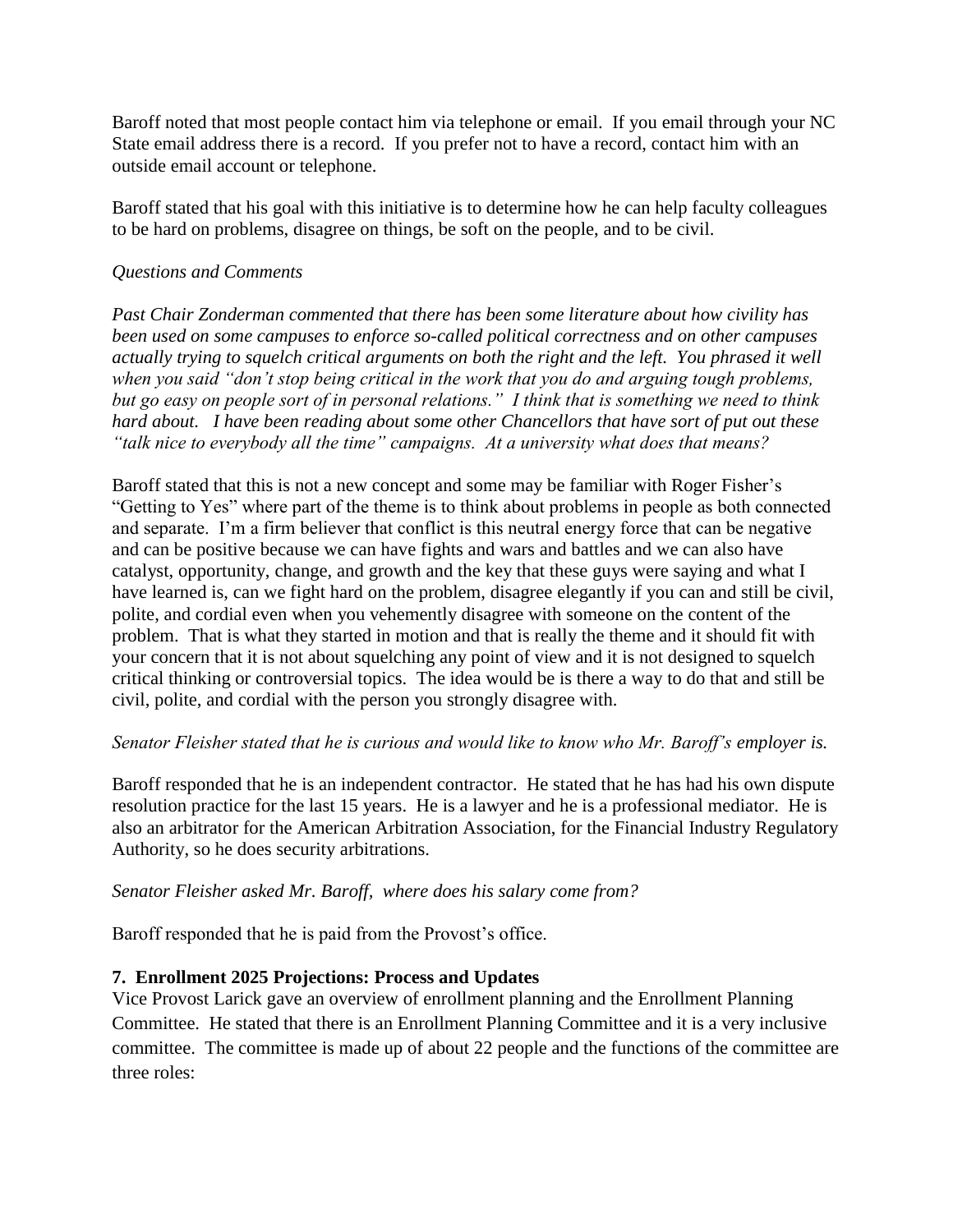Dr. Larick stated that a few years back the Enrollment Planning Committee was charged with and completed the task of creating for the first time a long term enrollment plan. We had in 2010 created a 2020 enrollment plan. So, a ten year plan that was strategic in nature; it had both a narrative that talked about the direction that the university should go in enrollment and it also talked about specific targets. The committee is in the process of looking at that 2020 plan and trying to extend that out to 2025. We used to be asked by General Administration to do that on a two year basis but we haven't done it for a while. That plan is important to help the institution direct our strategic behavior in investments. As an example, one of the tenets of that 2020 plan has been that we would try to grow doctoral enrollment. And given that charge, then the university has been able to look at how we invest money more effectively to make that happen. An example of that would be the Provost's Fellow Program, where the Provost is now funding this year, 65 doctoral fellows for the first year, spread across multiple departments across all colleges participating in that program, with an initiative to try and grow that to 100 students. So, we have a strategic plan that says we should grow doctoral numbers. We make strategic investments to make that happen, so that is part of that 2025 enrollment plan. Another piece of that would be university operations. That helps the Director of Housing understand what type of housing we might need over the next ten years and it also helps the University Architect to get information about student numbers because that information would then feed into the master plan for the university. So the narrative of the 2025 plan certainly helps us with the strategic investments and strategic behaviors.

The next piece is a regular biennial plan. For enrollment funding purposes we submit to the State of North Carolina through UNC General Administration then to the Legislature a two year biennial plan. We are currently in the first year of our 15-16, and planning for the second year of that biennial plan. We submitted a plan last year for this fall and spring and next fall and spring. This time next year we will be submitting a two year plan for 17-18, 18-19 and it's that enrollment projection that dictates the enrollment increase or decrease funding that we would get from the State of North Carolina, assuming the Legislature funds it, which they have for this year.

The third piece that we do would be in the middle year, so as of September  $10<sup>th</sup>$  we received our census numbers for Fall 2015 and we have a very short window of time that we have the opportunity to take that data and submit a potential change in our projected enrollment for Fall 2016. So, when we submitted a two-year plan last year, we didn't have today's student enrollment to influence that plan; we get that enrollment and we have the opportunity to submit our projections for how what happened Fall 2015 might change Fall 2016. The memo clearly says we have a chance to submit our projections as to what might happen, but there is no guarantee that our funding model will be changed associated with that projection. My interpretation is that if we submit something grossly larger than what we had asked for in a two year state budget we may not get it.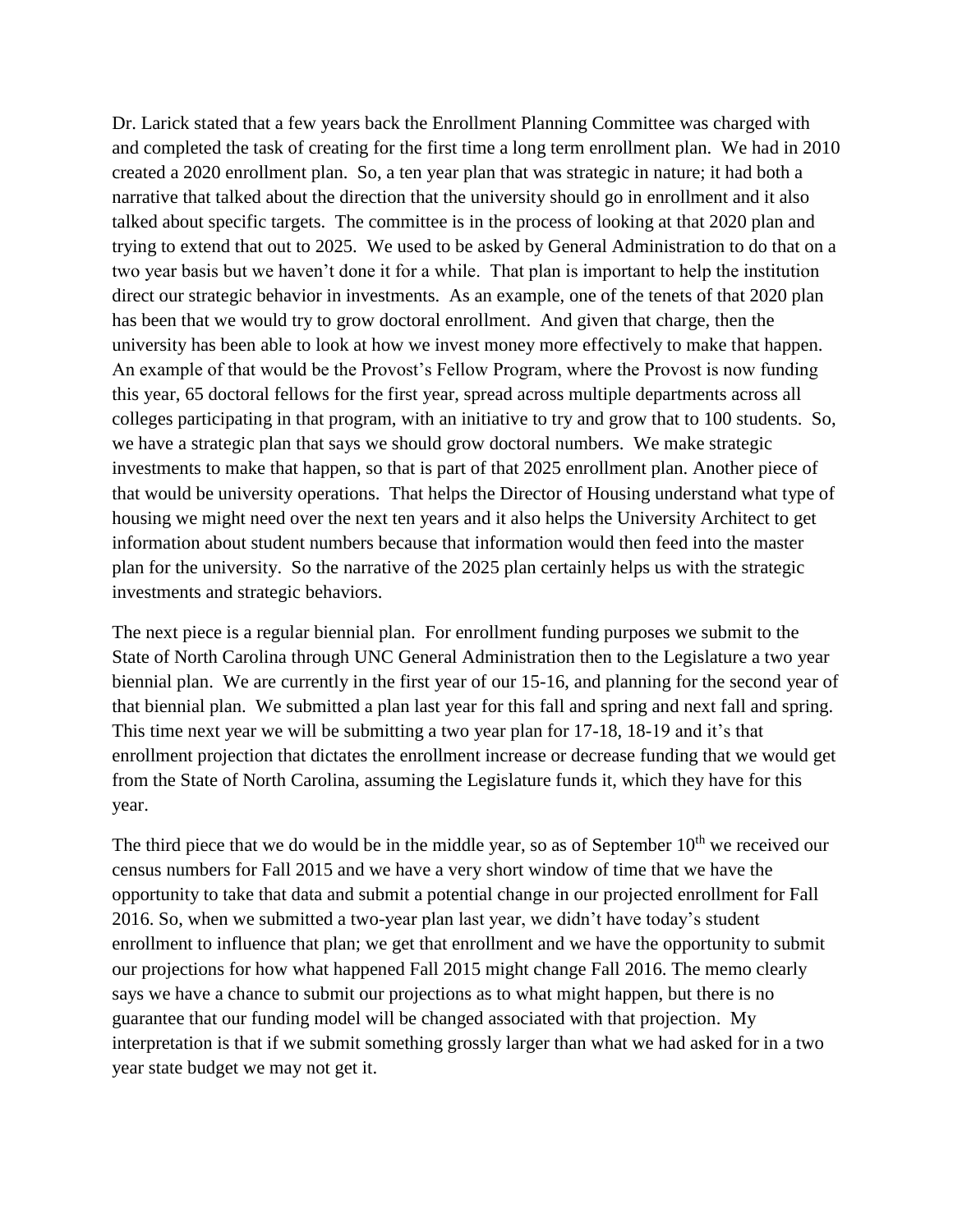So, these are really the three main things that we are doing and right now we are ongoing in two of those initiatives. We are looking at our Fall 2015 enrollment and we are using that to inform a revision of Fall 2016 and at the same time we have kind of put on hold for a couple of weeks now, the process of the development, moving out from 2020-2025 on the ten year enrollment.

A little bit about how we go about the project of today which is looking at modifications that we might need to make for Fall 2016: through the University Office of Institutional Research and Planning, we have an enrollment tool that we have sent out to undergraduate directors, directors of graduate programs, department heads, associate deans, and deans. We sent it to them with the history of Fall 2012, Fall 2013, Fall 2014, what they had projected for 2015 and what they had accomplished for 2015 and what they had proposed for 2016 and then are there any modifications for it. We receive a complete set of feedback from the undergraduate level where about 80 percent of the graduate level will take those numbers and kind of roll them up into a college and then university. So the problem with that is we get just a few short weeks from when we have census data available. Our goal is to have done well enough with our biannual 2015- 16, 2016-17 planning so we don't have to do major adjustments in that second year. The reality this year is we had put in some aggressive targets. We are about 230 undergraduate students short of what we had projected for Fall 2015. We are 182 master students and 89 doctoral students short. Given that hole that we have dug for ourselves, it is going to be a tremendous challenge for us to hit targets that we established for Fall 2016, so we know we are going to have to work on adjusting the Fall 2016 numbers backwards and what that means is we will not receive as much enrollment increase money as we had projected.

# *Questions and Comments*

### *How do you plan to make up that difference now?*

Dr. Larick stated that the way it works is on any given year if we undershoot enrollment, the following year it makes up, because they become our base and then we project from that. If we are in the situation that we are in now where we are overfunded for our enrollment, as long as next fall we at least hit this year's target, we wouldn't receive a budget cut, but we won't receive additional funds, so that is working with a projected budget. One goal is to make sure that we have at least 452 more students on campus next fall than we have this fall, so we at least will not have to give money back. We had projected an enrollment increase of about 500 additional students for next year and the question is, can we achieve that, and the answer is no.

# *Senator Bykova – Do you have reasons for the under enrollment in different levels undergrad, masters and doctoral students?*

Dr. Larick responded yes, I talked about new enrollment, but realized that new enrollment only accounts for between one quarter and one third of our total, so we model in several different ways continuing enrollment, but at the undergraduate level there are big shifts in the quality of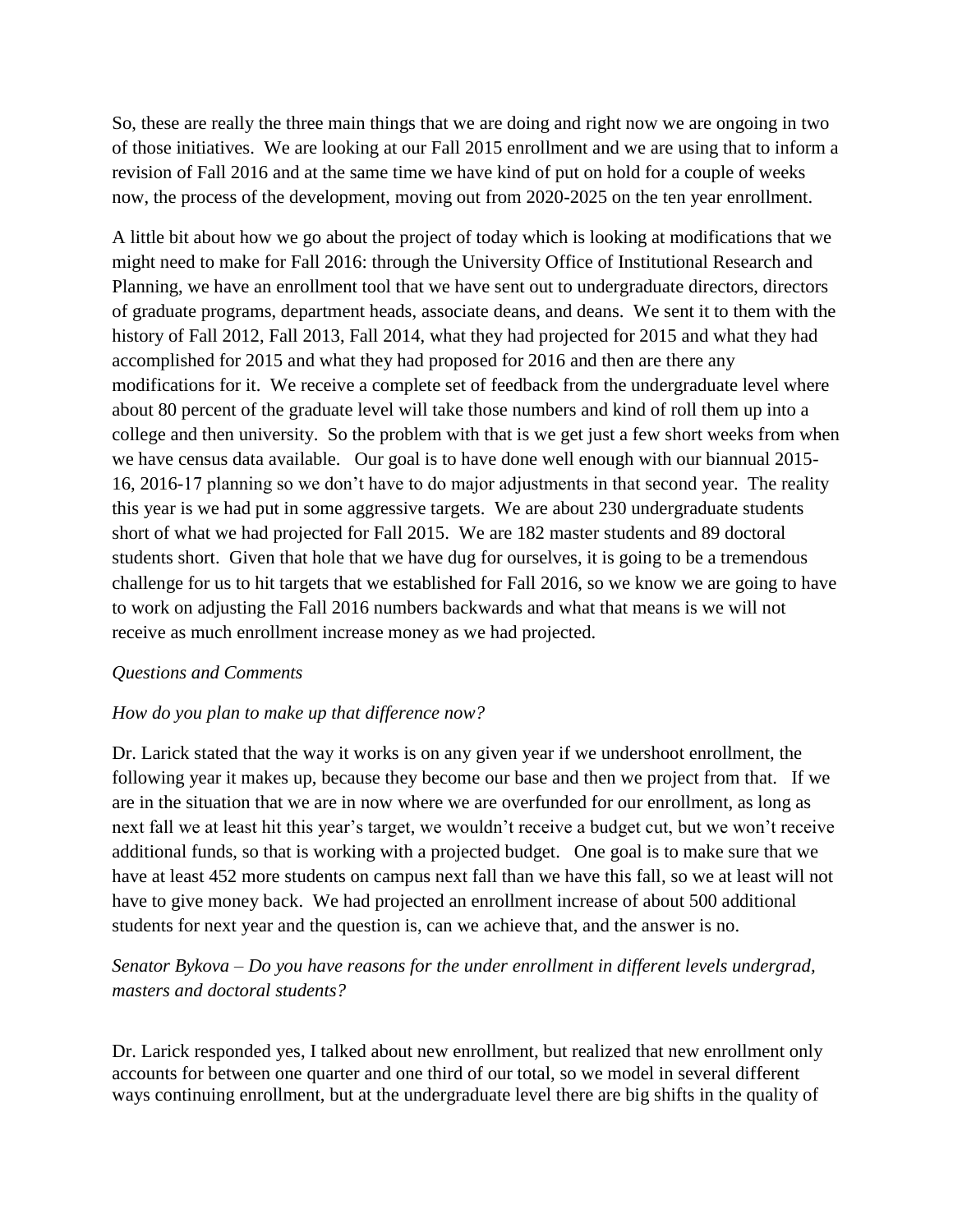new students we are bringing in and I think our models are having a hard time predicting, as accurately as we would like, continuing students. At the master's level, a huge trend that we are seeing in the College of Engineering would be a professional master's program. We made some changes a few years ago that made it easier for graduate students to register for more credits and we have a large cohort of students that are coming in with the goal of completing a master's degree in three semesters or two semesters and the curricula are being adjusted to help them do that, but the model is still anticipating that regular nine credit, nine credit, nine credit, three credit. We are doing all kinds of great student success initiatives and that success makes modeling continuing enrollment a challenge. On the new student side, graduate - especially doctoral- enrollment is something that is almost impossible to model. It really depends on the feedback received from departments. The DGPs have an opportunity to know how many grants are available in departments and how many students they have funding for. We really rely on the direct feedback from the Directors of Graduate Programs. I think it's a combination of the two, modeling for continuing students and then challenges at the doctoral level due to the funding that drives it.

### *Senator Bird – Does actual enrollment have to exactly match or is there a variance allowed?*

Dr. Larick responded that historically, if we are over, we don't receive additional money. NC State has a history of being the most accurate university in our system.

### *Senator Bird – Do you have to report any differences?*

Dr. Larick responded, yes.

### *Senator Pearce – Are there any connections between enrollment projections and admission standards?*

Dr. Larick stated that at the graduate level it is distributed enrollment. The department makes an enrollment admissions recommendation to the graduate school and as long as the students meet the minimum requirement and they have a bachelor's degree from an accredited university, the graduate school is going to admit that student under recommendation of the program, so the programs monitor their standards and can raise or lower their standards depending on their enrollment target for that fall or that spring.

Dr. Larick stated that the Chancellor commented yesterday about the improving profile of undergraduates being admitted and eventually enrolling at NC State University, so those standards are something that we have consciously considered as we have only modestly increased new freshman enrollment. Those standards are something that have gone up, and that is strategically an objective, because when you think about student success it is a very positive way to influence student success.

# *Did the yield change?*

Dr. Larick stated that last year they projected that the yield would go down because the quality of the applicants had gone up substantially, but the yield went up. This year they projected that the yield would be up and the yield was down. So we are trying to get a handle on it.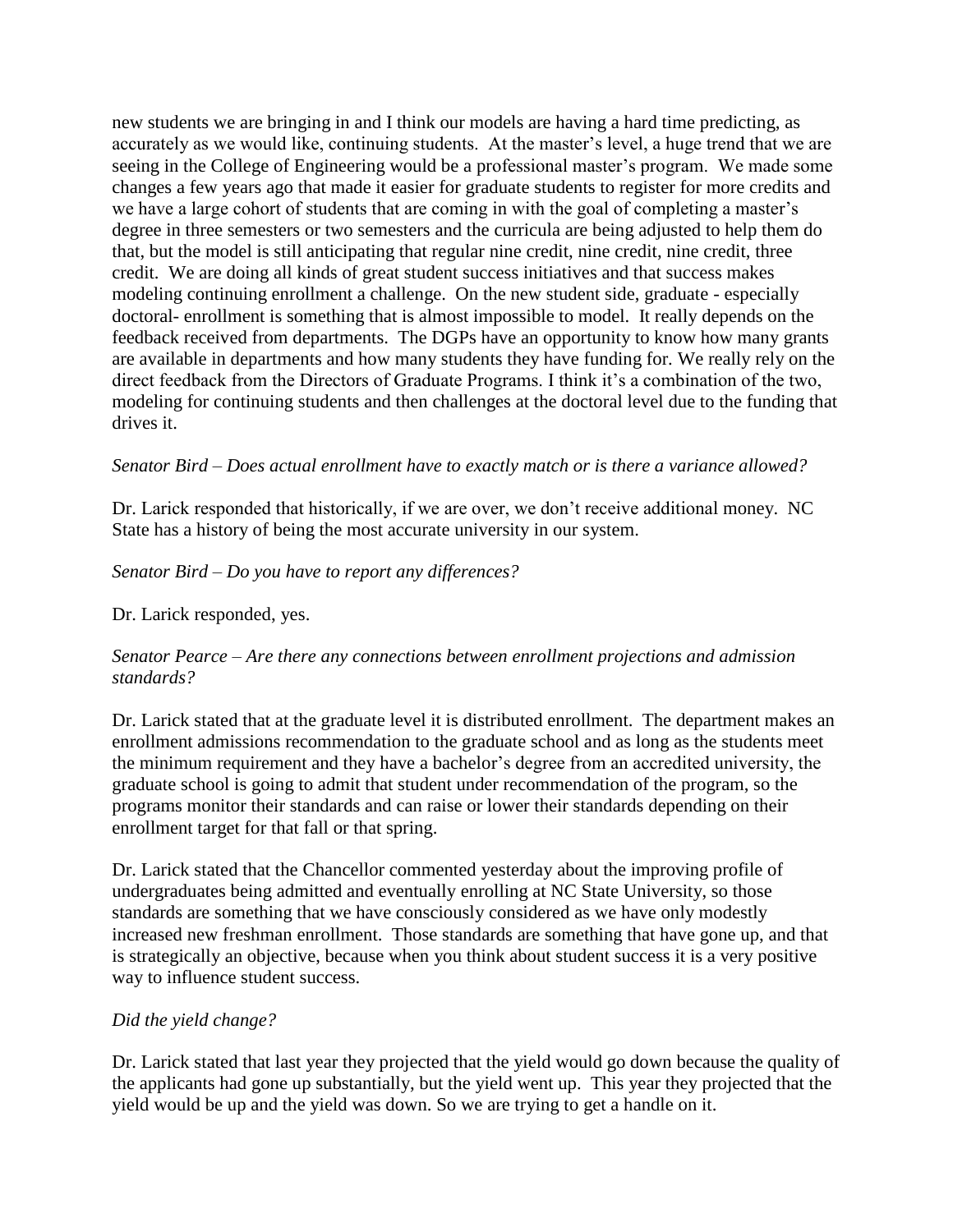*Senator Argyropoulos commented that when we first heard about the increase (I would like to focus on the graduate education aspects and the doctoral education aspects of this), we said how are we going to do it, especially if you belong to colleges and departments that do not have large service classes. You are aware of the fact that there are departments that have large service classes and they can actually compensate for the size of the graduate students in the way the TAs are being seen in return for their services. That is a very important component if you lead a department that doesn't have it at all and graduate students become extremely expensive. Have you thought about and in view of the GSSP is there anything we can do to try to somehow promote some means that take away the equality for colleges and departments that have large service classes versus those that don't?*

Dr. Larick stated that there is no question that we have three different groups of students. We have students that are funded, then you need to break those down into research assistants and teaching assistants or a combination of both. We have students that are self-funded in some other way. Then we have students who are supporting themselves. We have thought about that all three of those relationships. The challenge is in order to be eligible for the GSSP is the student has to have the qualifying stipend, and the other challenge is we know that our qualifying stipends are inadequate - so in 1996 we set it at \$8,000 and we have never changed it and part of the reason we haven't changed it is because again understanding that if we were to raise that to a competitive salary of \$25,000 we could be even further disadvantaged in some programs.

# *Senator Argyropoulos stated that if we are asking for an increase in those numbers for fully funding graduate students, it is almost impossible.*

Dr. Larick stated that some of the things that we are doing that will impact that is the implementation of recommendations of the budget instruction and task force, so as program enrollment increases student credit hours increase, but again one of the challenges there is that the large service course programs could be positively impacted by that.

### *Senator Bullock – What becomes of the colleges that aren't meeting their target but also are disadvantaged by this risk of trying to grow doctoral programs? Also some colleges are funded at a level four where others are funded at a level one.*

Dr. Larick stated that the whole tenet behind that, the recommendations of the budget restructuring task force, is it is related to enrollment increase money only, so if we get a dollar because History is teaching another student, then it makes the most sense that some portion of that dollar should go to History for that one more student. That is the simple tenet behind the recommendation of the budget restructuring task force. It only applies to enrollment increase money. It doesn't apply to other sources of money that would be available; it's just this idea that where enrollment is increasing, the people that have the challenge of then teaching those students would have some guarantee of a certain amount of the funding that came from that increase.

# *Senator Bullock – Is there a reason why the funding model can't change and is there a reason why level fours must be level fours and level ones must be level ones?*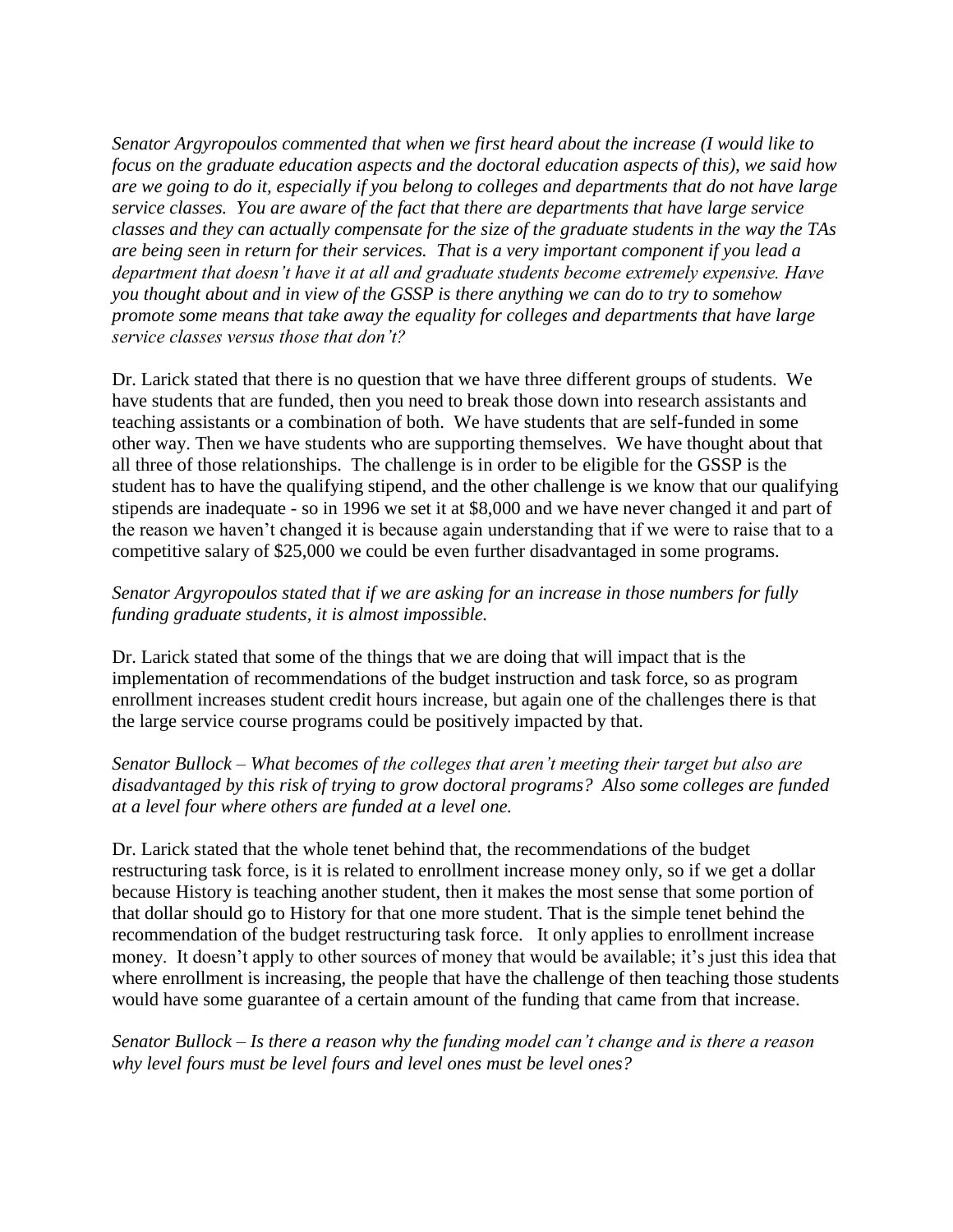Dr. Larick stated that until we learn differently, that is the way the money comes to the university. Secondly the reasons why there are categories (1-4), and then the 12 cells associated with baccalaureate versus masters versus doctoral, is that the original analysis came from IPEDS data and cost of education. Whether or not those 12 cells accurately today predict the actual cost of providing one credit hour to a PhD student in Engineering versus one credit hour to a bachelors in Engineering or in Humanities - it couldn't be perfectly accurate. The idea is that it was established to provide funding associated with what in the mid-nineties was the best relationship people had for the cost of education. There have been subtle changes to that. Different programs have moved from category one to category two, every year the base salary changes depending on our average base salary. Frankly, if I look at it from a university perspective I have to always be careful and say that the formula rewards NC State University because we are a doctoral granting university and because we have STEM programs at NC State. We are advantaged by the formula.

Provost Arden stated that the point raised is a very important point. When you look long term at the assistantships and fellowships that we have on campus over a ten or fifteen year period, what has grown obviously are teaching assistantships and fellowships, but what has not grown is research assistantships. Many of our peer institutions do a better job of growing research assistantships, whether it's through federally funded training programs or assistantships on grants. We have to figure out how to enable that because our competitors are doing a better job of growing research assistantships on campus.

### *What is the distinction between a grant and a research assistantship?*

Provost Arden stated that we have grown our state funded appropriated teaching assistants very significantly, but what we are not doing is growing grant supported assistantships as effectively as some of our peers.

Dr. Larick stated that there has been a 70 percent increase in teaching assistantship appointments in the last ten years. During that period of time there has been a dramatic increase in research funding or expenditures, and you would think that the line for the number of students appointed by research grants would kind of parallel the increase in funding of research, but it doesn't at all.

### *Why is that?*

Dr. Larick stated that in his opinion we have disincentivized faculty members from putting graduate student stipends on grants.

*Senator Steer stated that if he gets to the point where he has run out of money to support someone, the downside is really bad, the upside is almost nothing, and so what do you do? You hold back, maybe you pick up a post doc. I would say that's better than a fellowship for the first year providing no guarantee that if things go bad someone would be picked up.* 

Dr. Larick said it used to be that if I had a two-year grant and took out a three year grant and took on a doctoral student and I did diligently grow grants for those three years and I didn't get funding for that student's fourth and final year, I could go down to the department head and say I need help and there was enough emergency funding around that we figured out a way to cover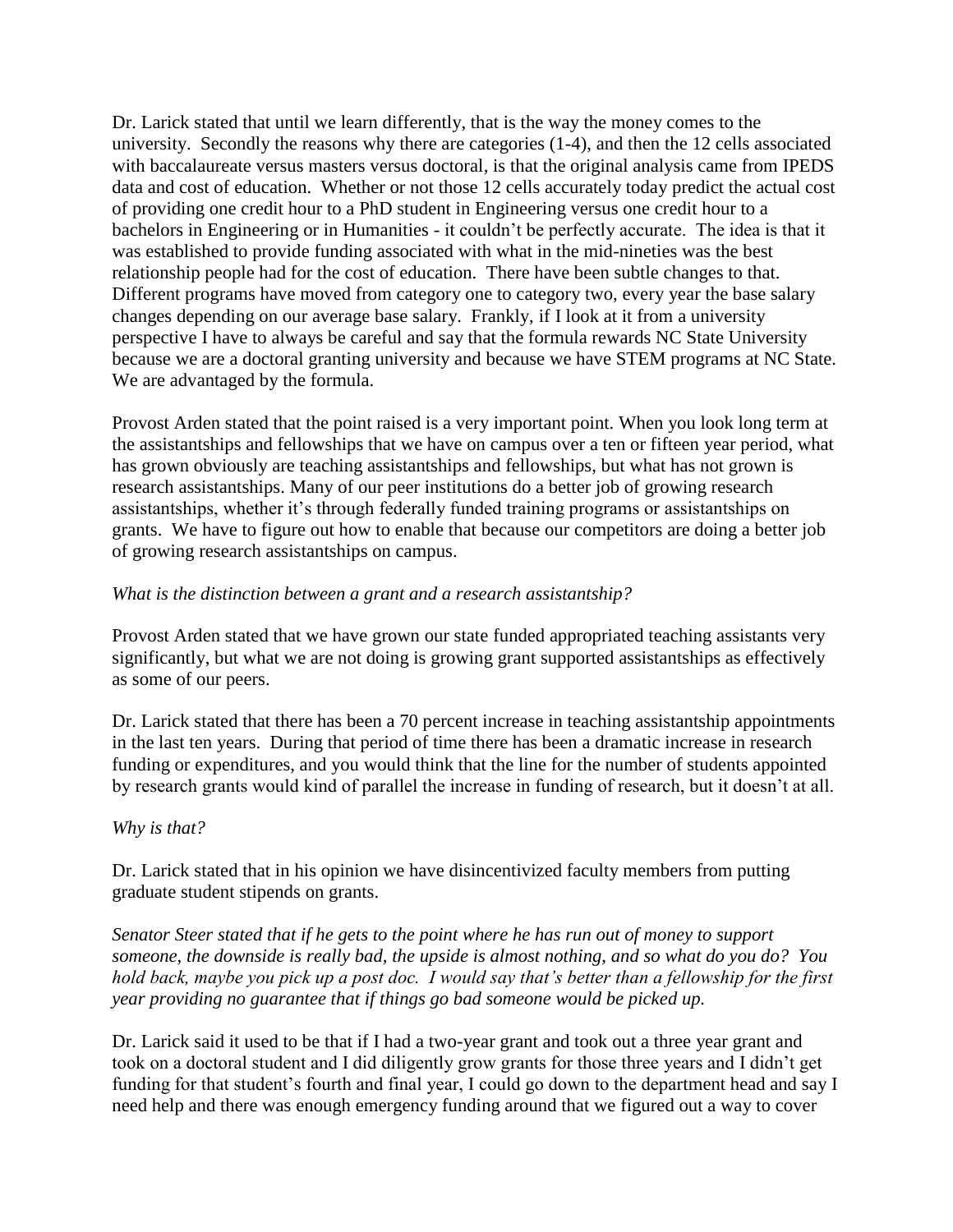that student. The other piece is the fact that many of our federal grants are three years and I would like to push everyone to have doctoral students out the door in four and five years but still there is a little risk. I am keenly aware of that as being two other issues that are influencing faculty's risk to take on a doctoral student.

Provost Arden stated that at the end of the day we need everyone to be thinking about this. It is not a simple thing, but making sure that we have our enrollment strategy aligned with our graduate student support strategy and aligned with our faculty growth strategy is really important, and doing that in a resource restrained environment where we have had budget cuts for the last seven years makes it even more challenging. So far, I think we are doing well, but we have to constantly think about where we are going to get the resources to employ more tenure track faculty, and develop better and more support for our graduate students if we are going to keep moving the university in the same direction.

*Senator Silverman commented that we talk about retention, we talk about lapsed salaries, and we talk about increasing RAs. We are allowed in our funding payment for overseeing a student on an RA. We don't do this here, but we could allow a couple of thousand dollars going back to the faculty for administering that RA and if it was tied to the RA it stays within our missions, it gives you that bonus that corporations do, bonuses which go away if you don't have the RAs. It seems to me that is one of the easiest ways to quickly move on all three of those fronts and I don't understand why we haven't done that yet.* 

Dr. Larick stated that a question that he asked all the candidates was, would they consider a direct return of F&A if a person put a research assistantship on their grant and it was funded, could they get a return as an incentive. That is a question that we have asked and I'll probably ask the committee for finance and administration that question.

Dr. Larick stated that two things he thinks would be very helpful in growing research appointments are to minimize that 25% tuition remission requirement and instead of the negative, turn it into a positive and do some kind of return.

# **8. Old and New Business**

*Version 2 of the draft document on Best Practice for Shared Governance; see Appendix A.* 

Chair Moore stated that the Executive Committee reviewed the document and considered all the input from the senators on suggested changes. Chair Moore explained the changes that had been made by the committee.

A motion passed with unanimous support to adopt the document.

### **9. Issues of Concern**

Chair Moore stated that three additional issues of concern have come in and all three will go to the Executive Committee for review.

a. The first issue is already being discussed as part of an existing issue of concern. The College of Humanities and Social Sciences has contacted the Senate and they are